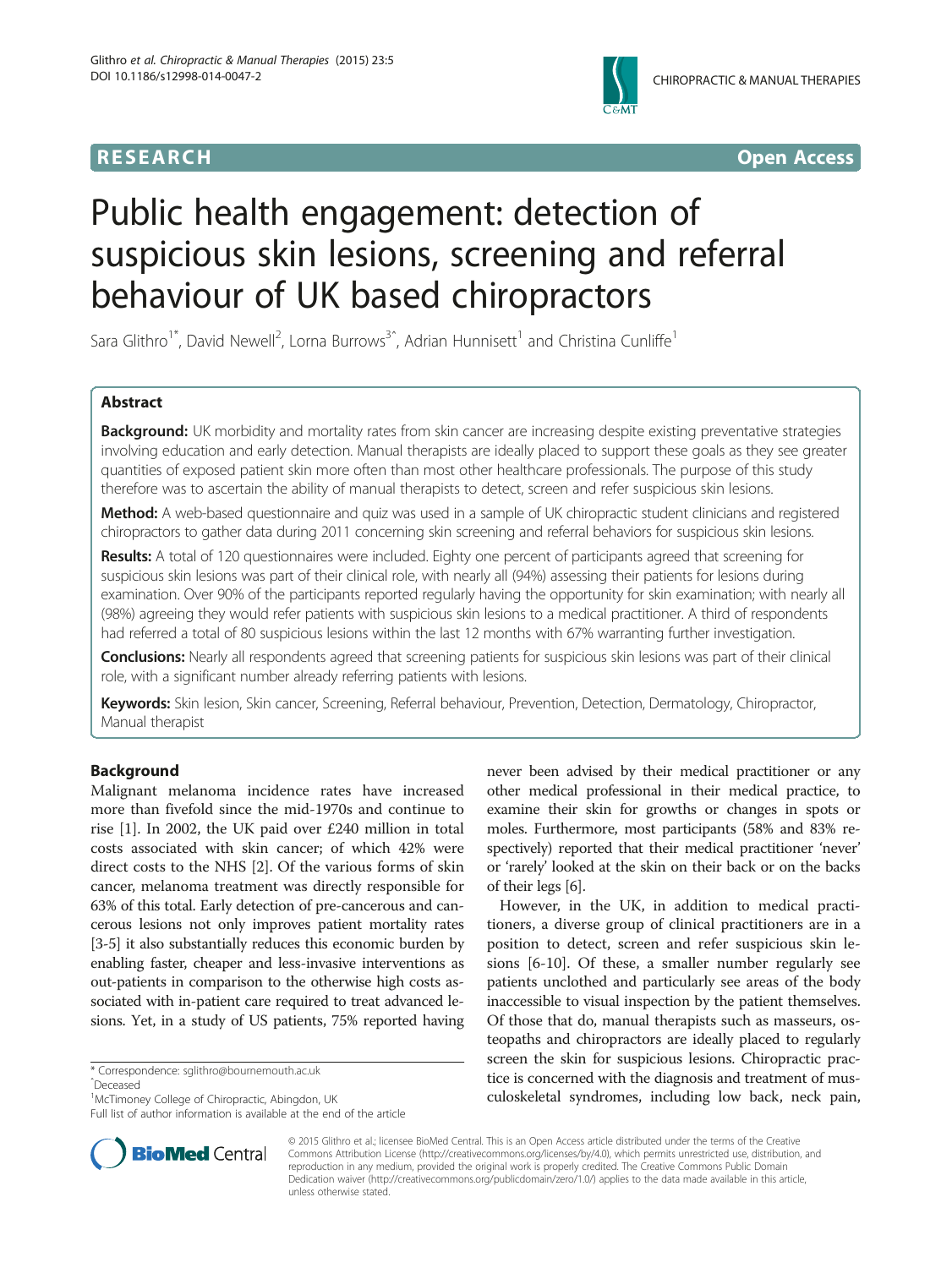headaches and peripheral joint problems [\[11\]](#page-7-0). Despite 42% of chiropractors regularly examining patients who were in their underwear [[12](#page-7-0)], little if any research exists that has attempted to determine whether chiropractors in the field take advantage of this opportunity to perform basic skin screening. Of that research already carried out, this was restricted to a student population only and recommended that further research should test the ability of chiropractors to identify pathological moles on a broader, evaluative basis [[13](#page-7-0)]. In view of this we investigated the accuracy with which chiropractic student clinicians and registered chiropractors were able to recognise as suspicious or benign, a variety of common skin lesions from images chosen by a dermatologist. More generally we also examined attitudes towards skin screening and the screening and referral patterns within this sample. For the purpose of this article the term 'chiropractic student clinicians' has been adopted to describe chiropractic students or interns in their final year of clinical study.

#### Methods

#### Dissemination

A web based, self-administered questionnaire was emailed to the chiropractic student clinicians of both participating UK colleges. These participants were in their final clinical year of study when the survey was distributed in 2011  $(n = 154)$ . The questionnaire was also emailed to a sample of 250 practising UK registered chiropractors who were randomly selected by the McTimoney Chiropractic Association from their members list. Finally, a link to the questionnaire was published in the United Chiropractic Association's regular members' e-newsletter. The questionnaire contained closed questions and images designed to gather descriptive information on the participants' frequency and accuracy of detecting suspicious skin lesions.

#### Inclusion/exclusion criteria

Students were those in their final clinical year of chiropractic study at a UK college or university which on completion of their course, allowed registration with the General Chiropractic Council (GCC). The chiropractors were all registered with the GCC at the time the questionnaire was issued. For inclusion within the data analysis, respondents must have confirmed whether they were either a student or a registered chiropractor. In addition, they had to provide a response to the question concerning whether or not they considered screening patients for suspicious skin lesions to be part of their role as a chiropractor. Only subjects that responded either 'Yes' or 'No' were included as failure to answer this question meant the subject had exited the questionnaire without answering any further questions. Questionnaire completion was advised and taken as consent.

#### Questionnaire design

The questionnaire had four sections: 1) Participant demographics, 2) Willingness and attitudes towards examination of patients for skin lesions, 3) Skills associated with lesion detection and 4) Identification of training needs associated with lesion detection.

Likert scales were used to evaluate participants' knowledge of risk factors involved with and identification of, suspicious skin lesions. The second part of the questionnaire established participants' skills in identifying lesions. A dermatologist advised on and approved a set of images of commonly occurring skin lesions, including some where early detection could have substantial impact on prognosis and decrease costs to health services. In an attempt to prevent participants from searching for the images online prior to answering questions; a statement encouraging the participants to resist using any reference material was displayed at the beginning of the questionnaire; image references were only revealed to the participants on questionnaire completion and an ondemand document providing all the images, references and correct diagnoses was also provided to participants on questionnaire completion. Face validity and piloting of the questionnaire took place prior to finalising the questionnaire design. Anonymous responses were accepted for a period of four weeks, with emailed reminders sent at pre-identified points during this period.

## Sampling

The aim was to capture responses from a sample group reflective of the UK chiropractic profession and a final year pre-registration student chiropractic population. Invitations to take part were made to the four UK chiropractic associations; British Chiropractic Association (BCA), McTimoney Chiropractic Association (MCA), Scottish Chiropractic Association (SCA), United Chiropractic Association (UCA) and all three UK chiropractic colleges; Anglo-European College of Chiropractic (AECC), McTimoney College of Chiropractic (MCC) and the Welsh Institute of Chiropractic (WIOC).

The final sample included 62 UK based registered chiropractors who were members of the MCA and 58 final year students from two UK teaching institutions. Of these, 34 (58%) were from AECC and 25 (42%) were from the MCC.

#### Analysis

Questionnaire data was analysed using a descriptive approach. Continuous variables where normally distributed were described using means and standard deviations, while non-parametric distributions were described with medians and percentiles. Categorical variables were described using proportions.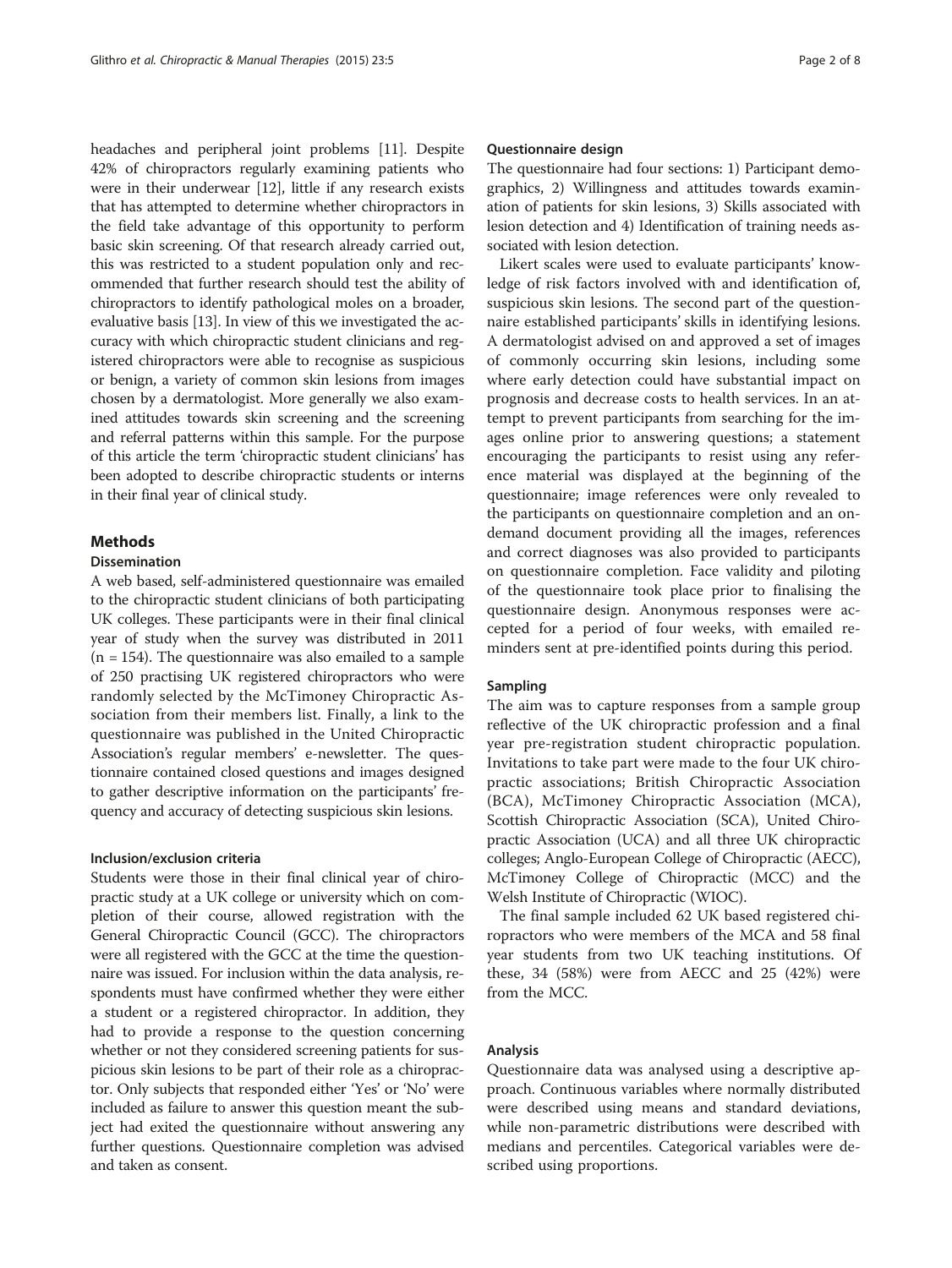#### **Ethics**

Ethical approval was granted by the McTimoney College Research Ethics Committee on the 21st of November 2010, prior to commencement of the study.

## Results

From the 404 questionnaires that were issued, a total of 139 questionnaires were returned. Nineteen failed to meet the inclusion criteria, leaving 120 included in the analysis and giving a successful response rate of 30%. Eighty (67%) participants were female and 40 (33%) were male. Sixty two (52%) were registered chiropractors and the remaining 58 (48%) were chiropractic students. In the registered chiropractor group, the mean number of years qualified was 5.8 years  $(SD \pm 8.0)$  and the mean number of patients treated per month was  $89$  (SD  $\pm$  70.3) (Table 1).

|  |  |  | Table 1 Demographic characteristics of sample |  |  |
|--|--|--|-----------------------------------------------|--|--|
|--|--|--|-----------------------------------------------|--|--|

| Variable                     |                                   | n               | %              | Mean (SD) | Range     |
|------------------------------|-----------------------------------|-----------------|----------------|-----------|-----------|
| Gender                       | Female                            | 80              | 67             |           |           |
| Age (years)                  | $21 - 30$                         | 36              | 30             |           |           |
|                              | $31 - 40$                         | 27              | 23             |           |           |
|                              | 41-50                             | 31              | 26             |           |           |
|                              | $51 - 60$                         | 16              | 13             |           |           |
|                              | $>60$                             | 10 <sup>°</sup> | 8              |           |           |
| Practicing category          | Chiropractic<br>student clinician | 58              | 48             |           |           |
|                              | Registered<br>Chiropractor        | 62              | 52             |           |           |
| Years qualified              |                                   |                 |                | 5.8(8)    | $0 - 35$  |
|                              | Not yet qualified                 | 58              | 48             |           |           |
|                              | Less than 5 years                 | 14              | 12             |           |           |
|                              | 5-9 years                         | 15              | 13             |           |           |
|                              | 10-14 years                       | 15              | 13             |           |           |
|                              | 15-19 years                       | 7               | 6              |           |           |
|                              | 20-24 years                       | 6               | 5              |           |           |
|                              | 25-35 years                       | 5               | $\overline{4}$ |           |           |
| New patients<br>per month    |                                   |                 |                | 12.8(13)  | $0 - 108$ |
|                              | $1 - 4$                           | 50              | 42             |           |           |
|                              | $5-9$                             | 18              | 15             |           |           |
|                              | $10 - 19$                         | 25              | 21             |           |           |
|                              | $20 - 39$                         | 21              | 18             |           |           |
|                              | Over 40                           | 5               | $\overline{4}$ |           |           |
| Repeat patients<br>per month |                                   |                 |                | 76.1 (65) | 13-347    |
|                              | $1 - 49$                          | 58              | 48             |           |           |
|                              | 50-99                             | 28              | 23             |           |           |
|                              | 100-199                           | 27              | 23             |           |           |
|                              | 200-799                           | 7               | 6              |           |           |



As the chiropractic student clinicians approach to examination of patients was likely to be dictated by their college policy on patient gowning, skin exposure analysis was evaluated from the data provided by participating registered chiropractors. Figure 1 shows the degree of patient skin exposure during the examination and treatment by the registered chiropractor. Fifty two percent  $(n = 32)$  agreed they 'always' or 'mostly' examined patients in their underwear during the examination. In another question, over half,  $(71\%, n = 44)$  indicated that their patients were 'never' or 'occassionally' fully clothed during the examination, implying regular opportunities to examine at least some of their patients' skin.

Most chiropractic student clinician and registered chiropractor participants (81%,  $n = 97$ ) agreed that screening patients for skin lesions was part of their clinical role (Table 2). Of these,  $94\%$  (n = 91) indicated they screened each new patient,  $53\%$  (n = 51) screened existing patients

| Table 2 Screening attitude and behaviours of participants |  |  |  |  |  |
|-----------------------------------------------------------|--|--|--|--|--|
|-----------------------------------------------------------|--|--|--|--|--|

| <b>Question posed</b>                                                                                              |                                                |      | <b>Answered 'Yes'</b> |
|--------------------------------------------------------------------------------------------------------------------|------------------------------------------------|------|-----------------------|
|                                                                                                                    |                                                | $\%$ | n                     |
| Do you consider screening<br>patients for suspicious skin<br>lesions to be part of your<br>role as a chiropractor? |                                                | 81   | 97                    |
| If 'Yes', is this part of<br>your normal patient<br>assessment for                                                 | New patients?                                  | 94   | 91                    |
|                                                                                                                    | Repeat patients<br>at every visit?             | 53   | 51                    |
|                                                                                                                    | Repeat patients during<br>regular assessments? | 73   | 71                    |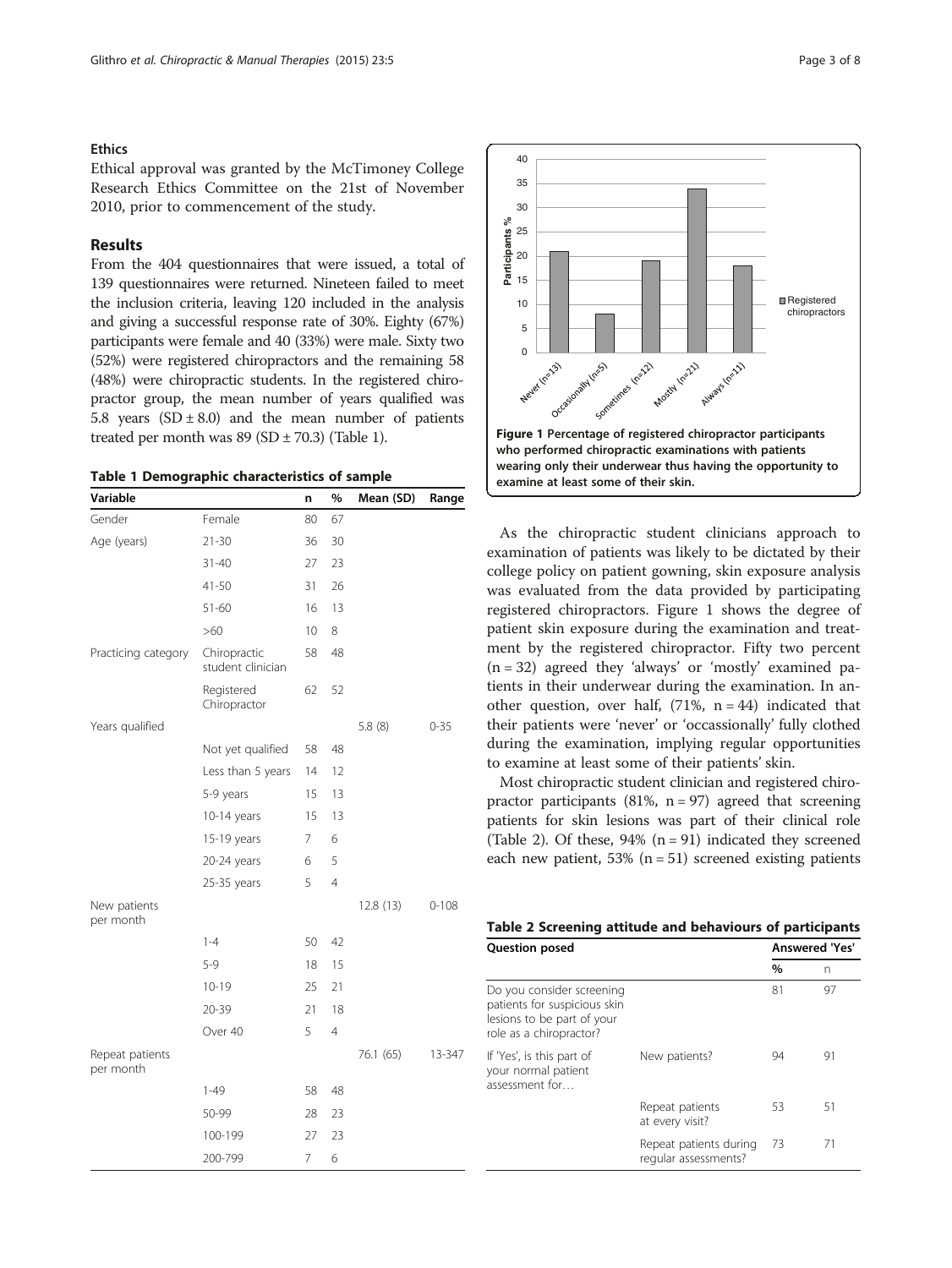

at every visit and 73%  $(n = 71)$  at visits scheduled specifically for patient re-assessments.

Registered chiropractors and final year chiropractic students already identify and refer patients with suspicious skin lesions. Within the previous 12 months, 33%  $(n = 40)$  of the participants had referred a total of 104 patients with skin lesions they felt warranted further investigation (Figure 2).

Of the 104 referrals made, referrers declared they were aware of 80 outcomes via feedback from their patients or medical practitioners. Over two-thirds of the 80 outcomes known (67%,  $n = 54$ ), warranted further secondary healthcare investigation by a medical professional. Of these 80 outcomes; 29%  $(n = 23)$ , were diagnosed as Basal Cell Carcinoma, Malignant Melanoma or Squamous Cell Carcinoma. A further  $17\%$  (n = 9) of patients

were still awaiting the outcome and 9%  $(n = 5)$  were diagnosed with other conditions requiring medical care. Almost a third  $(31\% , n = 17)$  of those referred required no further treatment following examination by their medical practitioner (Figure 3).

The participants generally demonstrated a good understanding of the risk factors associated with developing skin cancers, although some frequently occurring features were less understood (Table [3\)](#page-4-0). Few respondents identified having blue/green eyes (10%,  $n = 12$ ), red hair/ freckles  $(37\% , n = 36)$  or an unprotected balding head (45%,  $n = 53$ ) as risk factors for developing skin cancer. Yet over 88% recognised an increased risk with having an outdoor occupation, repeated sunburn as a child or history of using UV tanning beds. When assessing whether a lesion should be considered suspicious, over 90% agreed or strongly agreed the importance of a change in the appearance or behavior of a lesion. Furthermore, over 70% agreed or strongly agreed that the recent appearance, an uneven colour or lesion asymmetry should also be looked out for. Additionally, 55% deemed a raised surface to be important although this is not a major feature for all suspicious lesions. The majority practiced a proactive approach in the detection and referral of lesions however, less than 40% advised their patients on preventative strategies in avoiding or reducing risk.

Figures [4](#page-6-0)a to d document the responses to questions asked about the ten images of skin lesions shown to the subjects. As is shown, with reference to identification of suspicious lesions, over 75% of participants correctly labeled examples of malignant melanoma and squamous cell carcinoma. However, less than 45% did so for superficial basal cell carcinoma and actinic keratosis. Interestingly,

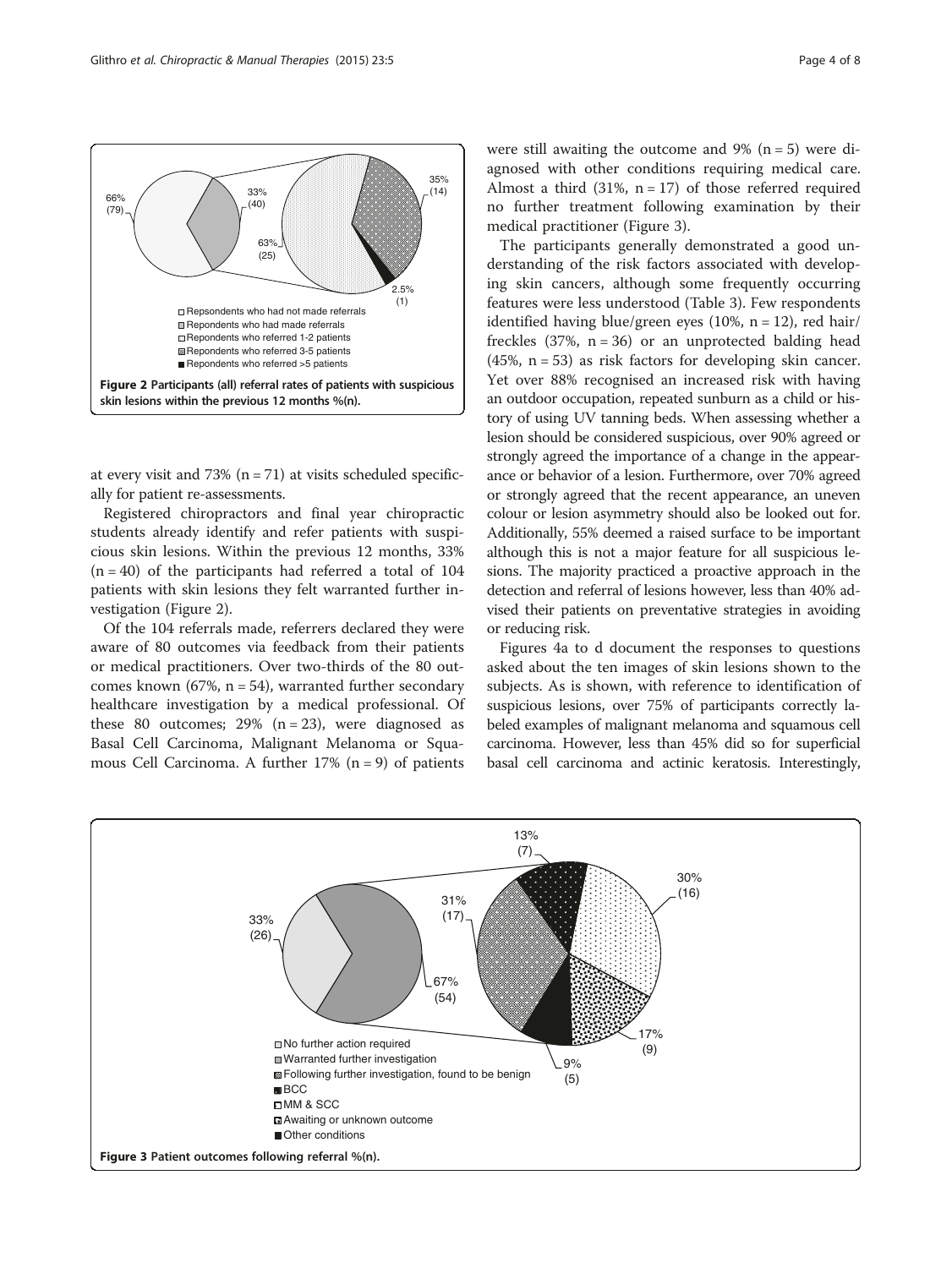# <span id="page-4-0"></span>Table 3 Respondents knowledge of the risk factors associated with developing skin cancer and the advice they offer patients

|                                                                                                    | %              | n   |
|----------------------------------------------------------------------------------------------------|----------------|-----|
| The risk of developing skin cancer increases with'                                                 |                |     |
| An outdoor occupation                                                                              |                |     |
| Strongly agree/agree                                                                               | 76             | 89  |
| Neutral                                                                                            | 20             | 23  |
| Disagree/strongly disagree                                                                         | $\overline{4}$ | 5   |
| An indoor occupation and holidays in the sun once<br>or twice a year (beach, skiing, outdoor etc.) |                |     |
| Strongly agree/agree                                                                               | 71             | 82  |
| Neutral                                                                                            | 21             | 24  |
| Disagree/strongly disagree                                                                         | 8              | 9   |
| Repeated incidents of having sunburn as a child                                                    |                |     |
| Strongly agree/agree                                                                               | 88             | 104 |
| Neutral                                                                                            | 11             | 13  |
| Disagree/strongly disagree                                                                         | 1              | 1   |
| A history of using UV tanning beds                                                                 |                |     |
| Strongly agree/agree                                                                               | 93             | 110 |
| Neutral                                                                                            | 6              | 7   |
| Disagree/strongly disagree                                                                         | 1              | 1   |
| More than 50 moles                                                                                 |                |     |
| Strongly agree/agree                                                                               | 56             | 65  |
| Neutral                                                                                            | 38             | 45  |
| Disagree/strongly disagree                                                                         | 6              | 7   |
| More than 100 moles                                                                                |                |     |
| Strongly agree/agree                                                                               | 69             | 78  |
| Neutral                                                                                            | 27             | 31  |
| Disagree/strongly disagree                                                                         | 4              | 4   |
| A history of at least one pre-cancerous or cancerous skin lesion                                   |                |     |
| Strongly agree/agree                                                                               | 92             | 109 |
| Neutral                                                                                            | 6              | 7   |
| Disagree/strongly disagree                                                                         | 2              | 2   |
| A first degree relative with a history of at least one<br>pre-cancerous or cancerous skin lesion   |                |     |
| Strongly agree/agree                                                                               | 69             | 82  |
| Neutral                                                                                            | 22             | 26  |
| Disagree/strongly disagree                                                                         | 8              | 10  |
| Freckles and/or red hair                                                                           |                |     |
| Strongly agree/agree                                                                               | 37             | 36  |
| Neutral                                                                                            | 51             | 49  |
| Disagree/strongly disagree                                                                         | 12             | 12  |
| Blue or green eyes                                                                                 |                |     |
| Strongly agree/agree                                                                               | 10             | 12  |
| Neutral                                                                                            | 65             | 75  |
| Disagree/strongly disagree                                                                         | 25             | 29  |

# Table 3 Respondents knowledge of the risk factors associated with developing skin cancer and the advice they offer patients (Continued)

j,

| Fair skin                                                                          |                |                |
|------------------------------------------------------------------------------------|----------------|----------------|
| Strongly agree/agree                                                               | 58             | 69             |
| Neutral                                                                            | 34             | 40             |
| Disagree/strongly disagree                                                         | 8              | 9              |
| A history of long-term use of drugs with known<br>side-effects of photosensitivity |                |                |
| Strongly agree/agree                                                               | 66             | 77             |
| Neutral                                                                            | 32             | 37             |
| Disagree/strongly disagree                                                         | 3              | 3              |
| Thinning or balding hair                                                           |                |                |
| Strongly agree/agree                                                               | 45             | 53             |
| Neutral                                                                            | 42             | 50             |
| Disagree/strongly disagree                                                         | 13             | 15             |
| A skin lesion should be considered 'suspicious' if                                 | $\frac{0}{0}$  | n              |
| It has uneven colour                                                               |                |                |
| Strongly agree/agree                                                               | 72             | 84             |
| Neutral                                                                            | 23             | 27             |
| Disagree/strongly disagree                                                         | 4              | 5              |
| It is asymmetrical                                                                 |                |                |
| Strongly agree/agree                                                               | 73             | 85             |
| Neutral                                                                            | 22             | 25             |
| Disagree/strongly disagree                                                         | 5              | 6              |
| It has changed in size (growing)                                                   |                |                |
| Strongly agree/agree                                                               | 95             | 114            |
| Neutral                                                                            | 2              | 2              |
| Disagree/strongly disagree                                                         | 3              | 4              |
| It has changed in shape (irregular border)                                         |                |                |
| Strongly agree/agree                                                               | 97             | 113            |
| Neutral                                                                            | $\mathfrak{D}$ | $\mathfrak{D}$ |
| Disagree/strongly disagree                                                         | 1              | 1              |
| It has changed in colour (including several different colours)                     |                |                |
| Strongly agree/agree                                                               | 93             | 112            |
| Neutral                                                                            | 4              | 5              |
| Disagree/strongly disagree                                                         | 3              | 3              |
| It has a crusty keratinised surface                                                |                |                |
| Strongly agree/agree                                                               | 71             | 82             |
| Neutral                                                                            | 22             | 26             |
| Disagree/strongly disagree                                                         | 7              | 8              |
| It bleeds                                                                          |                |                |
| Strongly agree/agree                                                               | 95             | 110            |
| Neutral                                                                            | 3              | 3              |
| Disagree/strongly disagree                                                         | 3              | 3              |
| It appeared recently                                                               |                |                |
| Strongly agree/agree                                                               | 71             | 82             |
|                                                                                    |                |                |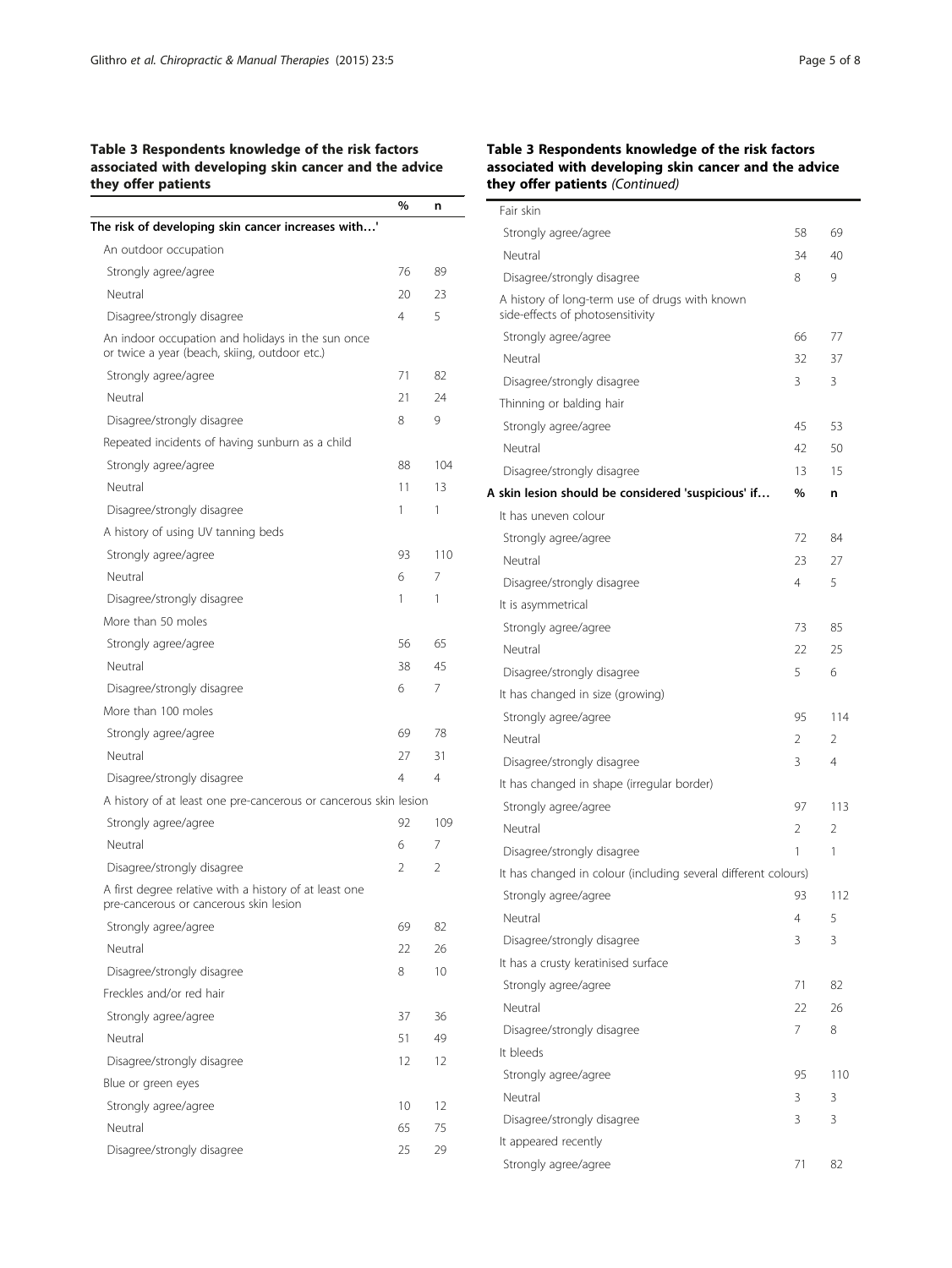#### Table 3 Respondents knowledge of the risk factors associated with developing skin cancer and the advice they offer patients (Continued)

| Neutral<br>28<br>24<br>5<br>Disagree/strongly disagree<br>6<br>It has a raised surface<br>55<br>Strongly agree/agree<br>66<br>Neutral<br>32<br>38<br>15<br>Disagree/strongly disagree<br>13<br>It itches<br>78<br>91<br>Strongly agree/agree<br>Neutral<br>17<br>20<br>5<br>Disagree/strongly disagree<br>4<br>The patient is concerned about it<br>Strongly agree/agree<br>73<br>85<br>Neutral<br>25<br>29<br>3<br>Disagree/strongly disagree<br>3<br>%<br>Do you advise your patients on<br>n<br>The risks of sun exposure<br>Yes<br>33<br>39<br>No<br>67<br>78<br>The risks of using UV sunbeds<br>Yes<br>37<br>43<br><b>No</b><br>74<br>63<br>Using sunscreen with an SPF of at least 15<br>Yes<br>32<br>36<br><b>No</b><br>68<br>78<br>Other factors that can increase photosensitivity<br>(E.g. some antibiotics, anti-depressants, anti-malarial medications etc.) |  |  |
|---------------------------------------------------------------------------------------------------------------------------------------------------------------------------------------------------------------------------------------------------------------------------------------------------------------------------------------------------------------------------------------------------------------------------------------------------------------------------------------------------------------------------------------------------------------------------------------------------------------------------------------------------------------------------------------------------------------------------------------------------------------------------------------------------------------------------------------------------------------------------|--|--|
|                                                                                                                                                                                                                                                                                                                                                                                                                                                                                                                                                                                                                                                                                                                                                                                                                                                                           |  |  |
|                                                                                                                                                                                                                                                                                                                                                                                                                                                                                                                                                                                                                                                                                                                                                                                                                                                                           |  |  |
|                                                                                                                                                                                                                                                                                                                                                                                                                                                                                                                                                                                                                                                                                                                                                                                                                                                                           |  |  |
|                                                                                                                                                                                                                                                                                                                                                                                                                                                                                                                                                                                                                                                                                                                                                                                                                                                                           |  |  |
|                                                                                                                                                                                                                                                                                                                                                                                                                                                                                                                                                                                                                                                                                                                                                                                                                                                                           |  |  |
|                                                                                                                                                                                                                                                                                                                                                                                                                                                                                                                                                                                                                                                                                                                                                                                                                                                                           |  |  |
|                                                                                                                                                                                                                                                                                                                                                                                                                                                                                                                                                                                                                                                                                                                                                                                                                                                                           |  |  |
|                                                                                                                                                                                                                                                                                                                                                                                                                                                                                                                                                                                                                                                                                                                                                                                                                                                                           |  |  |
|                                                                                                                                                                                                                                                                                                                                                                                                                                                                                                                                                                                                                                                                                                                                                                                                                                                                           |  |  |
|                                                                                                                                                                                                                                                                                                                                                                                                                                                                                                                                                                                                                                                                                                                                                                                                                                                                           |  |  |
|                                                                                                                                                                                                                                                                                                                                                                                                                                                                                                                                                                                                                                                                                                                                                                                                                                                                           |  |  |
|                                                                                                                                                                                                                                                                                                                                                                                                                                                                                                                                                                                                                                                                                                                                                                                                                                                                           |  |  |
|                                                                                                                                                                                                                                                                                                                                                                                                                                                                                                                                                                                                                                                                                                                                                                                                                                                                           |  |  |
|                                                                                                                                                                                                                                                                                                                                                                                                                                                                                                                                                                                                                                                                                                                                                                                                                                                                           |  |  |
|                                                                                                                                                                                                                                                                                                                                                                                                                                                                                                                                                                                                                                                                                                                                                                                                                                                                           |  |  |
|                                                                                                                                                                                                                                                                                                                                                                                                                                                                                                                                                                                                                                                                                                                                                                                                                                                                           |  |  |
|                                                                                                                                                                                                                                                                                                                                                                                                                                                                                                                                                                                                                                                                                                                                                                                                                                                                           |  |  |
|                                                                                                                                                                                                                                                                                                                                                                                                                                                                                                                                                                                                                                                                                                                                                                                                                                                                           |  |  |
|                                                                                                                                                                                                                                                                                                                                                                                                                                                                                                                                                                                                                                                                                                                                                                                                                                                                           |  |  |
|                                                                                                                                                                                                                                                                                                                                                                                                                                                                                                                                                                                                                                                                                                                                                                                                                                                                           |  |  |
|                                                                                                                                                                                                                                                                                                                                                                                                                                                                                                                                                                                                                                                                                                                                                                                                                                                                           |  |  |
|                                                                                                                                                                                                                                                                                                                                                                                                                                                                                                                                                                                                                                                                                                                                                                                                                                                                           |  |  |
|                                                                                                                                                                                                                                                                                                                                                                                                                                                                                                                                                                                                                                                                                                                                                                                                                                                                           |  |  |
|                                                                                                                                                                                                                                                                                                                                                                                                                                                                                                                                                                                                                                                                                                                                                                                                                                                                           |  |  |
|                                                                                                                                                                                                                                                                                                                                                                                                                                                                                                                                                                                                                                                                                                                                                                                                                                                                           |  |  |

Yes 14 16 No 86 96 Have you ever been asked for advice on preventing skin cancer by your patients? Yes 7 8

No 93 108

whilst confident to label these lesions as suspicious, less than 10% diagnosed the lesions correctly (Figure [4d](#page-6-0)). Over 60% incorrectly labeled the benign seborrhoeic wart as suspicious, however more participants correctly labeled the haemangioma and junctional naevus as not suspicious. The majority,  $75\%$  (n = 90) correctly identified the intradermal naevus as not suspicious.

Participant's referral rates were slightly greater (<11%) than those declaring the corresponding lesion as 'suspicious' (Figure [4](#page-6-0)b). Whilst not wanting to overrefer, perhaps this degree of caution demonstrates

respondents recognising when to request help beyond their own expertise. Participant's confidence in their ability to diagnose the images correctly mirrored the actual number of correct diagnoses; however both were low at less than 20%.

Participants were asked whether they had completed any skin lesion identification training as part of their undergraduate course and whether they would be interested in receiving more. The majority  $(68\%, n = 81)$  had received some form of undergraduate training and 75%  $(n = 90)$  of all respondents were interested in receiving further training.

# **Discussion**

A position paper decrying the less than main stream position of chiropractic within the wider health care system and using podiatry as a model to describe how a similar profession has navigated a course toward greater acceptance, cited podiatrists traditional dedication to public health issues as one of the major reasons why they became influential members of the healthcare community [\[14](#page-7-0)]. They urged the chiropractic profession to '…openly embrace, and become actively involved in public health initiatives'.

In the context of these discussions this study investigated the degree to which chiropractors were engaging in an important key public health issue, namely early detection of skin cancer.

As long ago as 2003, Mahon [[15](#page-7-0)] concluded that given skin cancer remaining as a major public health problem, efforts following those associated with primary prevention, such as sun screen use and judicial reductions in exposure to UV, should also include secondary prevention such as professional skin examinations. This author went on to suggest that nurses have a major role to play in these secondary preventative efforts.

A recent article by Ramcharan et al. [[13\]](#page-7-0) using a cross sectional design, reported that over 80% of chiropractic student clinicians thought that recognising skin cancer in their patients was important or very important in their practice, concluding that chiropractic education should emphasize the opportunity to detect and assess atypical moles as a routine part of primary prevention in clinical education.

Similarly in this study, the majority of participants agreed that screening patients was part of their clinical role and felt they already had the skills to recognise suspicious lesions and refer patients for further investigation. Within this small sample  $(n = 120)$ , 40 practitioners had referred 80 patients for further investigation within the previous 12 months and at least 23 were found to have skin cancer. Extrapolating to the UK registered chiropractic population of approximately 2827,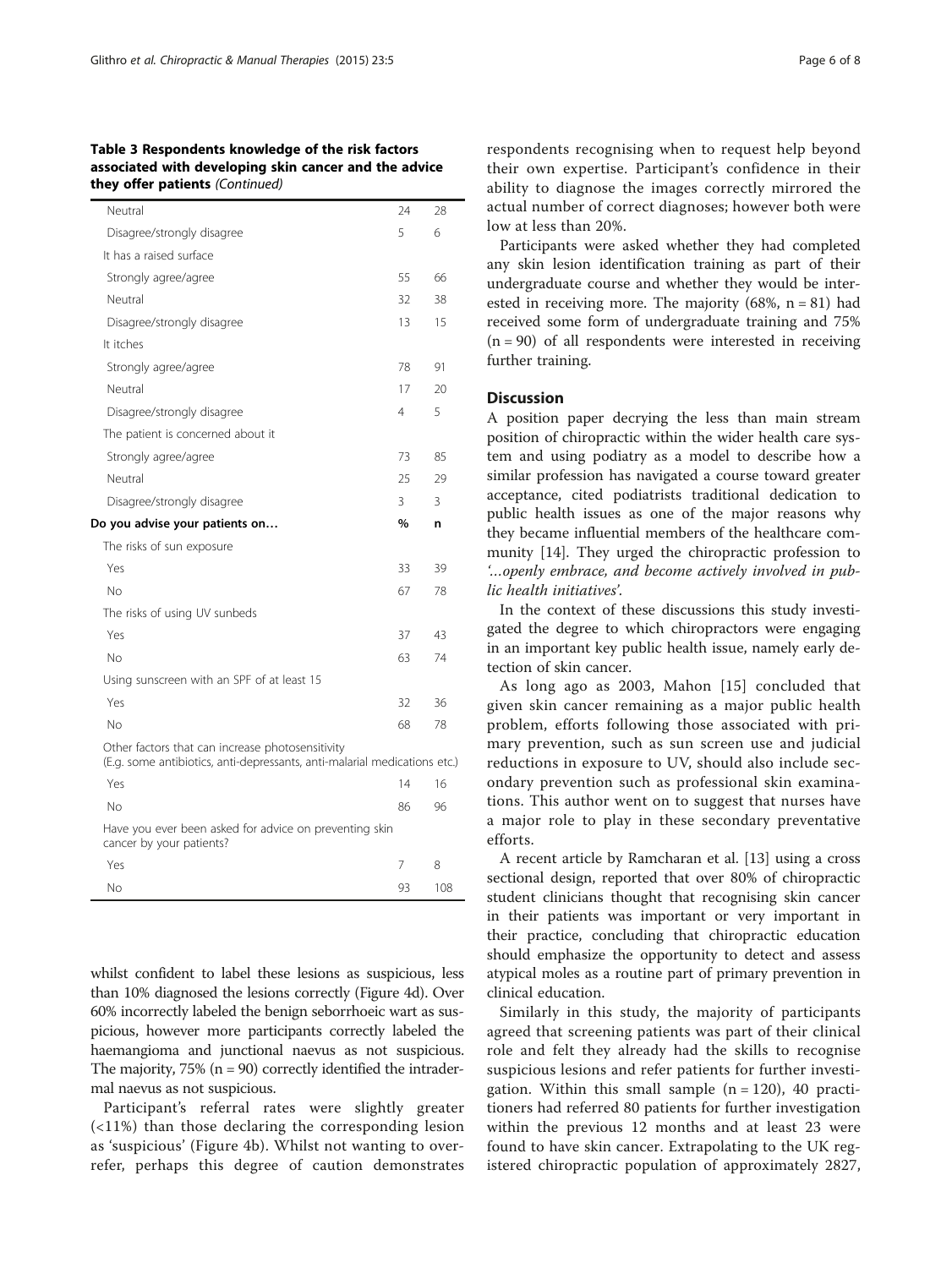<span id="page-6-0"></span>

one could estimate that the chiropractic profession might identify and refer 1866 patients annually for further investigation and of these 29% (541) could have skin cancer.

This research indicates that detecting and referring patients with suspicious skin lesions is already taking place, yet patient education in primary prevention by chiropractors is lacking during these consultations. A need and willingness to undertake further training was identified which, if put in place, may improve patient education and contribute to improving outcomes in skin cancer.

Clearly the study has limitations. Firstly, generalizability is limited with the inclusion of participants from only two of the three UK chiropractic educational institutions and only one chiropractic association. This means the results may not be representative of the whole UK chiropractic population, although the one association included does comprise 19% of the UK chiropractic practitioner population. Secondly, whilst every effort was made in the research design to discourage participants, the possibility that reference material was used while completing the questionnaire cannot be overlooked.

# Conclusion

Visual screening is an important weapon in the arsenal against the rise of malignant skin lesions and is also highly cost effective [[16](#page-7-0)]. Chiropractors serve to positively contribute to this public health problem and the role of the profession should both be articulated and improved in this respect.

This study has shown that not only do chiropractic student clinicians and registered chiropractors feel this screening to be an important part of their role but it also indicates that significant numbers of patients are referred on to specialist care with the potential to importantly reduce mortality and morbidity together with the substantial costs associated with these lesions.

With focused undergraduate training and further post graduate opportunities, chiropractors may feel more confident in detecting suspicious skin lesions and subsequently prove to be increasingly important advocates in the early detection of skin cancer.

#### Competing interests

The authors declare that they have no competing interests.

#### Authors' contributions

SG and DN conceived the study. SG collected data and produced first draft. DN provided statistical advice. LB provided advice and assistance on lesion images. AH reviewed and amended initial draft. All authors read and approved the final manuscript.

#### Author details

<sup>1</sup>McTimoney College of Chiropractic, Abingdon, UK. <sup>2</sup>Anglo European College of Chiropractic (AECC) and Bournemouth University, Dorset, UK. <sup>3</sup>Salisbury NHS Foundation Trust, Salisbury, UK